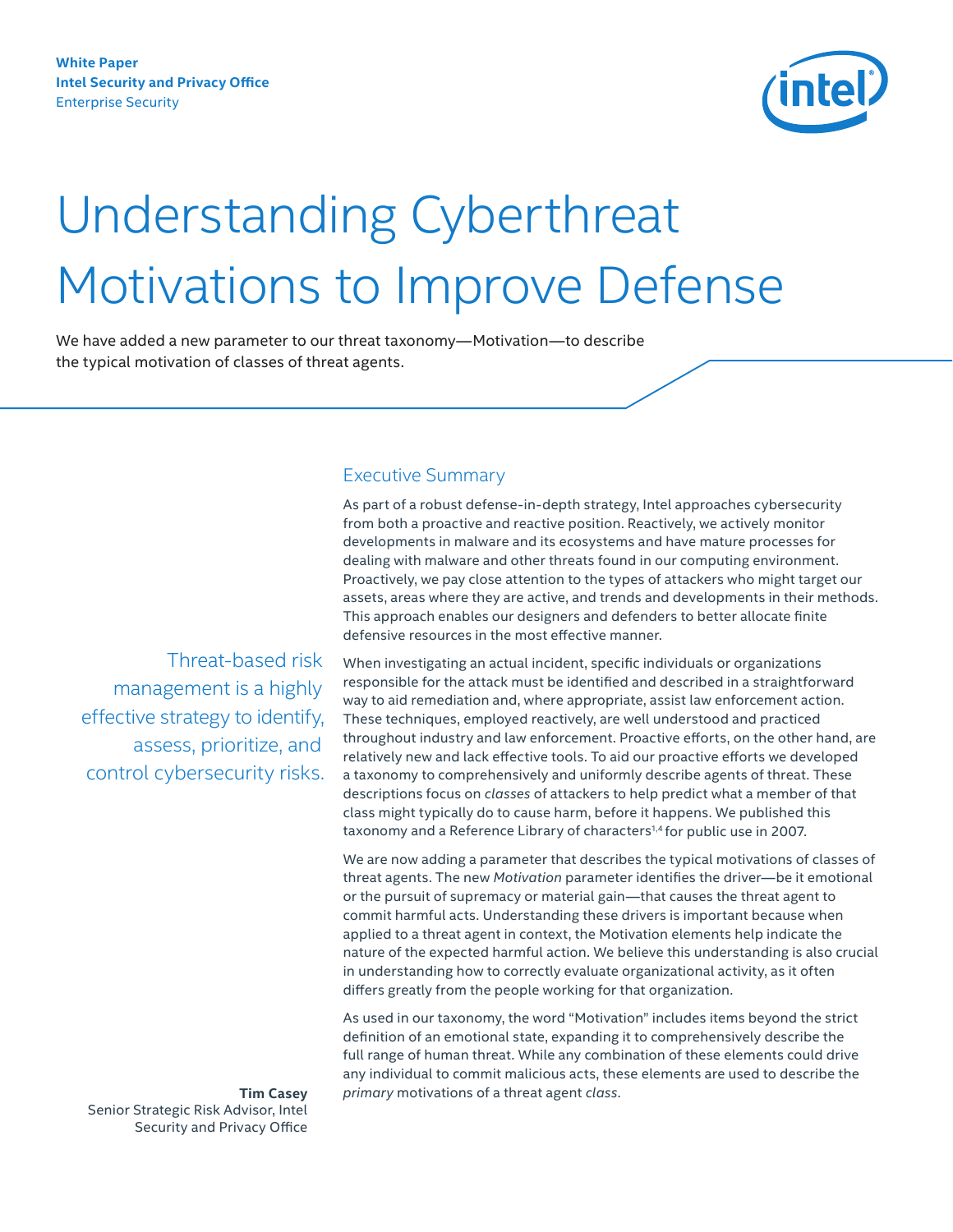# Table of Contents

| Executive Summary1                      |  |  |  |  |  |
|-----------------------------------------|--|--|--|--|--|
| Why We Are Now Including Motivation 2   |  |  |  |  |  |
| The Motivation Parameter 3              |  |  |  |  |  |
| <b>Assigning Motivations to</b>         |  |  |  |  |  |
| Threat Agents 3                         |  |  |  |  |  |
| <b>Group Causes versus Personal</b>     |  |  |  |  |  |
| Motivators for Individuals 5            |  |  |  |  |  |
| Elements of the Motivation Parameter  5 |  |  |  |  |  |
| Accidental5                             |  |  |  |  |  |
|                                         |  |  |  |  |  |
|                                         |  |  |  |  |  |
|                                         |  |  |  |  |  |
|                                         |  |  |  |  |  |
|                                         |  |  |  |  |  |
|                                         |  |  |  |  |  |
| Personal Financial Gain7                |  |  |  |  |  |
| Personal Satisfaction7                  |  |  |  |  |  |
| Unpredictable7                          |  |  |  |  |  |
| Appendix: Motivation Assignment8        |  |  |  |  |  |

# Why We Are Now Including Motivation

By design, our original taxonomy did not include motivations. At the time, we believed that whether the attack was for fame or for money, it did not change our defense strategies and would not affect our analysis or planning. However, as we started applying agent analysis methods, such as in the Threat Agent Risk Assessment (TARA) methodology[,2](#page-8-1) we realized that motivation actually has a significant impact on defense planning (Figure 1). Threat agents are human, and fully understanding their threat requires understanding what human drives are involved. This understanding enables defenders to design more tailored controls and perhaps even mitigate the threat itself, such as intercepting a disgruntled employee with counseling before the situation becomes harmful.

With this realization, we now include Motivation in our taxonomy, for several reasons:

• Knowing a threat agent's motivation narrows which targets that agent may focus on. For example, Mobster agents, who have a strong profit motive, will generally only take assets they can easily convert to cash regardless of the discoverability of their actions, while agents seeking notoriety will ignore attacks on non-visible assets that will not bring them attention.

- Understanding the agents' intent helps defenders focus their oftenlimited defense resources on the most likely attack scenarios for any particular asset.
- Motivation shapes the intensity and the persistence of an attack. Threat agents usually act in a manner that reflects their underlying emotion or situation, and this informs defenders of the manner of attack. For example, a spy motivated by nationalism (Ideology) likely has the patience to achieve long-term goals and work quietly for years, whereas a cybervandal out for kicks can create an intense and attention-grabbing attack but quickly loses interest and moves on. Understanding these differences allows defenders to implement controls tailored to each type of attack for greatest efficiency.
- Motivation helps in describing threat and risk scenarios in less technical terms. Analysts must eventually convey all agent analysis to others in their organization who can act to help mitigate the risks. Describing Motivation tells a fuller, more relatable story to colleagues of all security levels. Communicating risks in a more understandable fashion obviously leads to faster implementation of more effective defenses.

# Our Updated Threat Taxonomy



Figure 1. We added Motivation to our threat taxonomy after realizing that it has a significant impact on defense planning.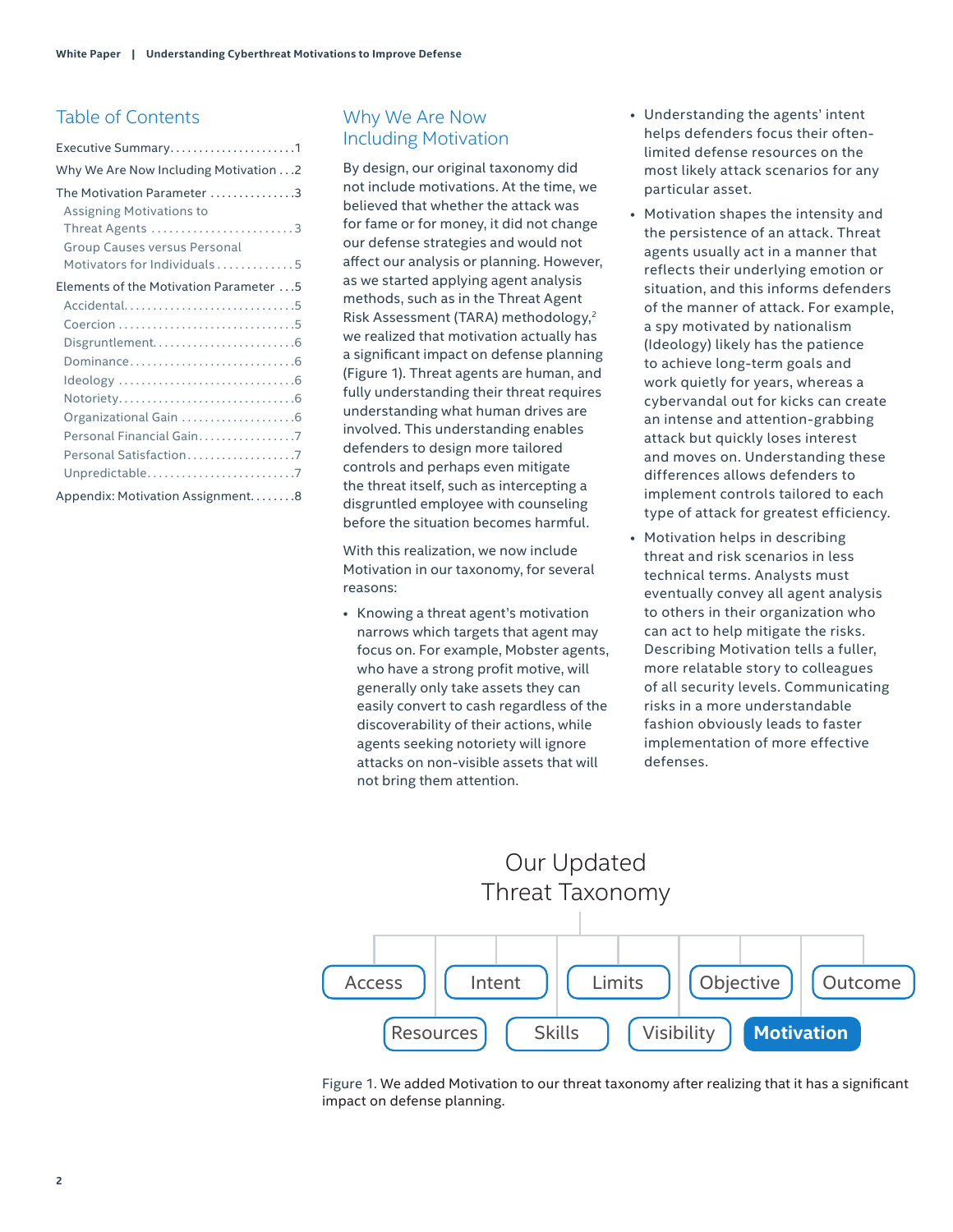# <span id="page-2-0"></span>The Motivation Parameter

When applied to threat agents, the word "motivation" can have two meanings: *cause,* the reason a person commits an act, or *drive,* which describes the level of interest or intensity a person acts on. We use both meanings in our application of the Motivation parameter. Primarily, the Motivation parameter describes *cause,* the emotional or situational reason the agent has taken a harmful action. However, those harmful actions may be unintentional, so the Motivation parameter does not necessarily signify hostile intent.

Regarding *drive,* we always assume agents are working at a high interest level; otherwise, they would probably not pose enough threat to warrant attention. However, the intensity and the duration of a highly driven individual can vary widely, and this second facet of the Motivation parameter attempts to give insight into the typical attack profile.

We have defined 10 elements for the Motivation parameter: Accidental, Coercion, Disgruntlement, Dominance, Ideology, Notoriety, Organizational

Gain, Personal Financial Gain, Personal Satisfaction, and Unpredictable (Figure 2). This set of elements describes all the major motivations relevant for describing threat. Like the other parameters in the threat agent taxonomy, each element is independent of the others; that is, there are no direct linkages between them, and there is no minimum or maximum number of agents they may be assigned to. Each element is described in the [Elements of](#page-4-1)  [the Motivation](#page-4-1) Parameter section.

# <span id="page-2-1"></span>Assigning Motivations to Threat Agents

Our team held many working sessions over several months to research and develop the Motivation parameter and its elements. We originally started with four elements and hoped each of our Reference agents would fall neatly into only one of those elements. But as we worked to develop and assign the Motivations, we discovered that describing the agents sufficiently required not just a larger set of elements, but also adding modifiers to capture the nuances necessary to portray them in a recognizable human picture.

# 60% **DECREASE**

in risk management time by defining threats concisely and consistently across the organization.



Figure 2. We have defined 10 elements for the Motivation parameter.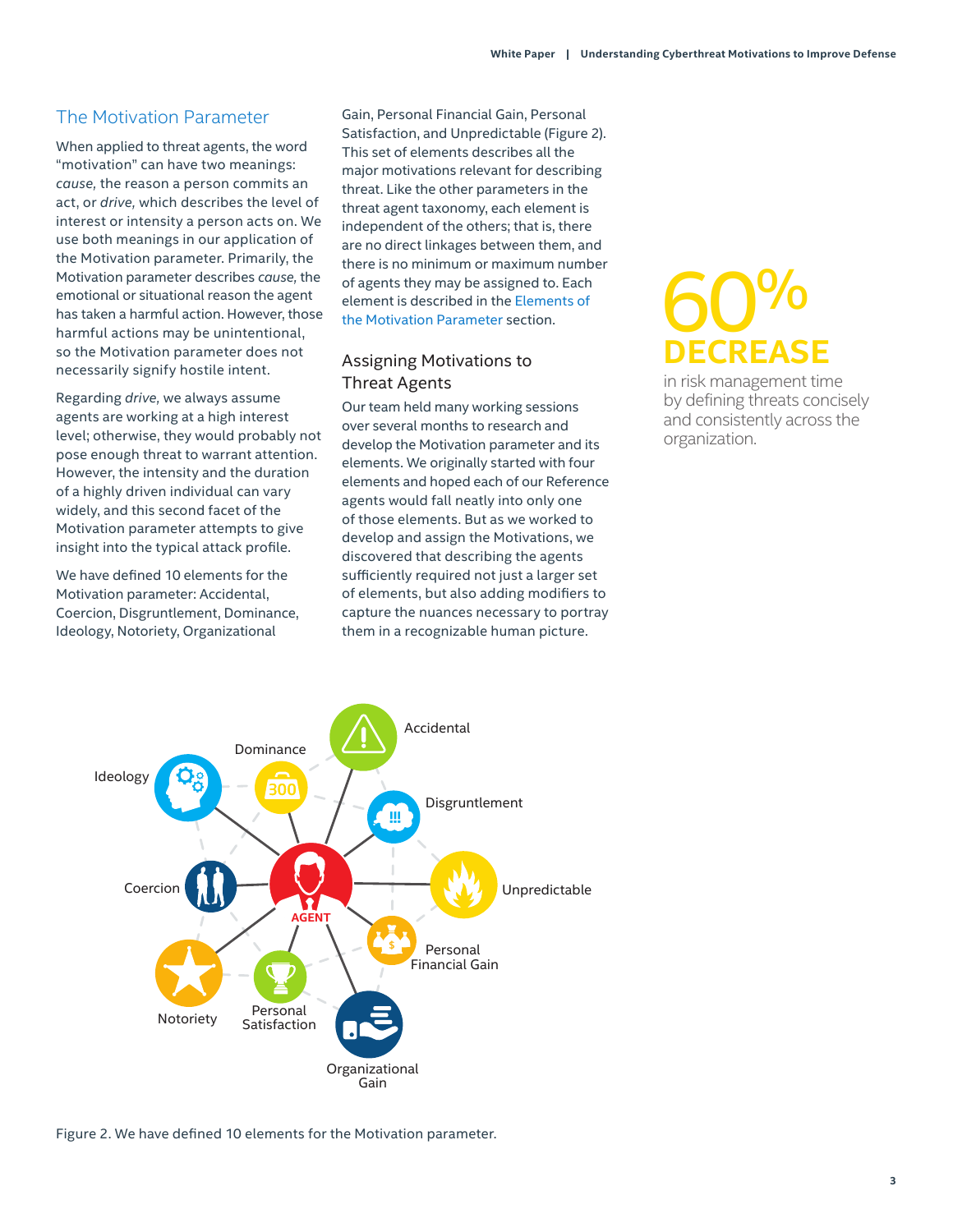

"The inability to define our enemy is the reason we deal with consequences instead of root causes." –Special Agent Kim Jensen, FBI terrorist profiler For each agent, we describe several motivational aspects using elements of the Motivation parameter (Figure 3).

• **Defining.** The archetypical, single most prevalent and descriptive motivation of this agent class. This motivation is intrinsic to the agent and the primary cause of the agent's actions (as a class). A small number of individuals may actually have a different motivation, but for proactive threat agent analysis this motivation is used as the analysis basis.

The Defining Motivation is assigned to all agents and is the only aspect required to define an agent. The following modifiers are optional and may or may not apply to any particular subgroup or individual in that class:

• **Co-motivation.** A motivation that can exist as an equal or near-equal cause to the Defining Motivation. It does not replace or magnify the Defining Motivation, but might indicate additional asset or attack targeting. For example, Mobsters have a Defining Motivation

of Organizational Gain, which is the primary cause of their actions. However, they may also use the same actions to establish Dominance, which is a form of competitive advantage in many organized crime domains and must be constantly reinforced.

- **Subordinate.** A subcategory to the Defining Motivation, providing additional insight into nuances that may influence different groups within the agent class. For example, a cybervandal, such as a hacktivist, is primarily seeking Dominance, but may also derive excitement from the lawlessness of the acts, making Personal Satisfaction an additional motivation for that subgroup.
- **Binding.** Describes the motivation that brings an individual into an organization in the agent class. Usually aligns with the Organizational Gain motivation but is often different from the Personal Motivation (the primary cause for an individual acting within an organization).



Figure 3. Motivational aspects help describe agents, and adding modifiers provides insight into nuances that create a recognizable human picture.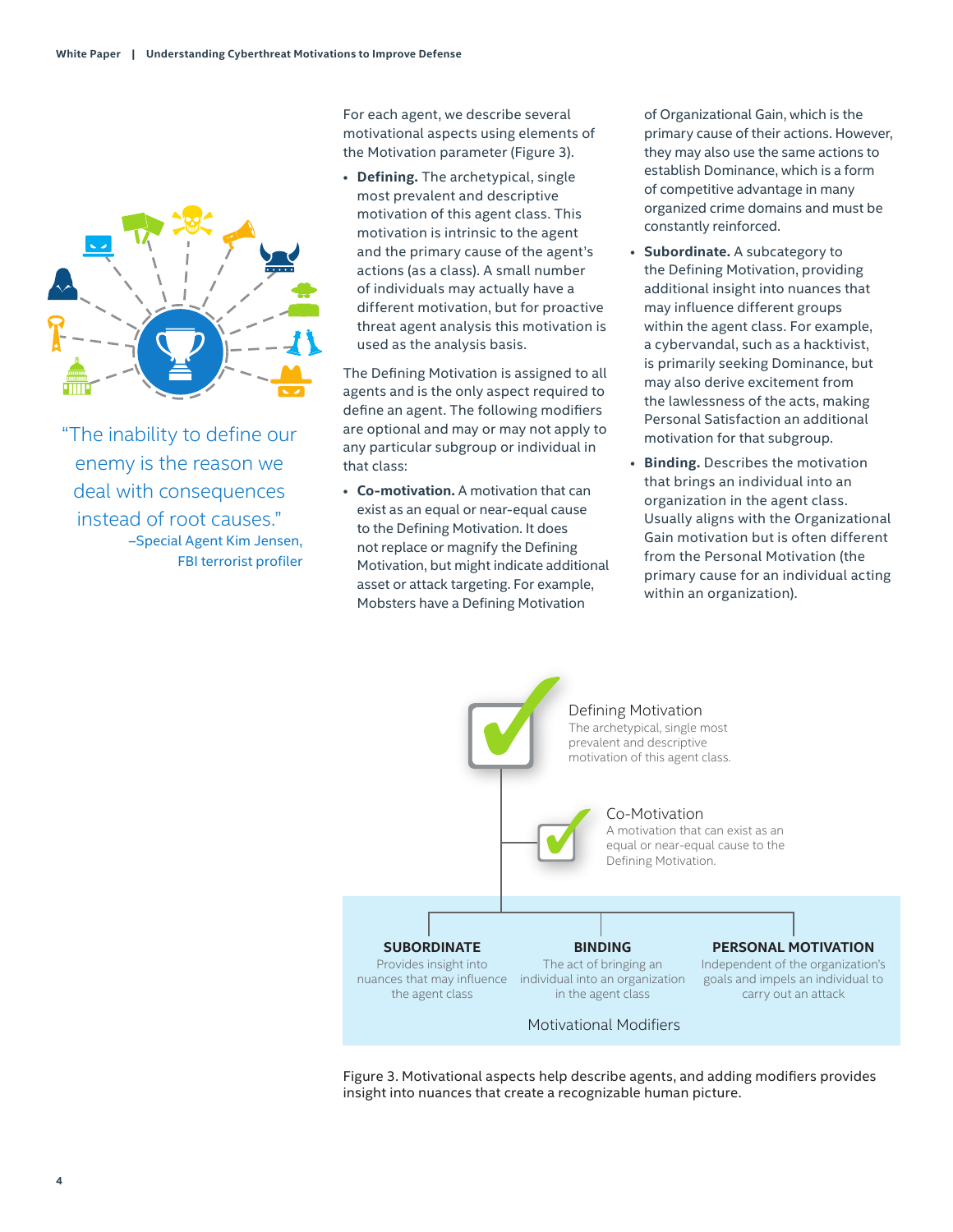### <span id="page-4-2"></span><span id="page-4-0"></span>Group Causes versus Personal Motivators for Individuals

During the development of the Motivation parameter, we were surprised to discover the degree of significance to our agent analysis in the difference between what motivates an organization as a whole and what motivates an individual working for that organization. While the organizational motivation defines the cause and consequently the targeting, *the individual's personal motivation directly and significantly influences the actual harmful action defenders must prepare for, often irrespective of the host organization's motivation.* This was an important understanding, because it may explain why previous attempts at assigning motivations to organizations did not accurately predict the organization's actual attack activities.

To capture this important distinction between the organizational and individual motivators, we created an additional modifier—Personal Motivation—to allow analysts to specify both motivations for a single agent. In many cases an analyst must consider both equally to fully assess the agent's threat.

Personal Motivation, which is independent of the organization's goals, describes what impels an individual to carry out an attack. Personal Motivation may align with the organization's motivation—as is common with activists—but more often it supports personal objectives. For example, an individual analyst may join a Data Miner corporation because his or her values and skills align with the corporation's objectives. But the analyst most likely performs his or her daily work toward those objectives for personal reward in the form of a paycheck. The motivation of personal reward may be even stronger for agents who commit illegal acts, as it is more difficult for someone to cross that line purely for altruistic reasons.

# <span id="page-4-1"></span>Elements of the Motivation Parameter

The following are descriptions of the 10 elements we defined for the Motivation parameter.

#### Accidental

*Benevolent or harmless intent but with actions that inadvertently cause harm*

This element generally describes the non-hostile agent, such as a well-meaning, dedicated employee who through distraction or poor training unintentionally causes harm to his or her organization. A common occurrence is an employee who was quickly assigned additional duties to cover for laid-off employees but has not yet received proper training. With a heavy workload and lacking a full understanding of the tasks, the employee is bound to make mistakes, unwittingly and possibly without even knowing a mistake has occurred.

#### Coercion

*Forced to act illegally on behalf of another*

Unlike the other Motivations, a coerced person does not act for personal gain, but out of fear of incurring a loss. These individuals have been forced through intimidation or blackmail to act for someone else's benefit and are conducting acts they probably would not normally do and that may even directly conflict with their own self-interests. In most cases, a coerced person is just as much a victim as the attack target.

Coercion can effectively force a person to commit very harmful, possibly violent actions, if the threat against him or her is severe enough. Coercion can also subvert employees often considered above reproach, such as executives or those who undergo regular security checks. However, this element will typically be short-lived, as it is generally more difficult—although certainly not impossible—to force someone to commit illegal acts for an extended period.

There are probably fewer total threat agents driven by Coercion than by the other Motivations, but it can be a motivator for almost any kind of threat and must be considered when planning for risks. However, because of the general low incidence and non-specificity of Coercion, we list it in our Motivations mapping [\(Appendix: Motivation Assignment\)](#page-7-1) only in places where we believe the probability of Coercion may be significantly increased.

# *Personal Motivation*

is independent of the organization's goals and describes what impels an individual to carry out an attack.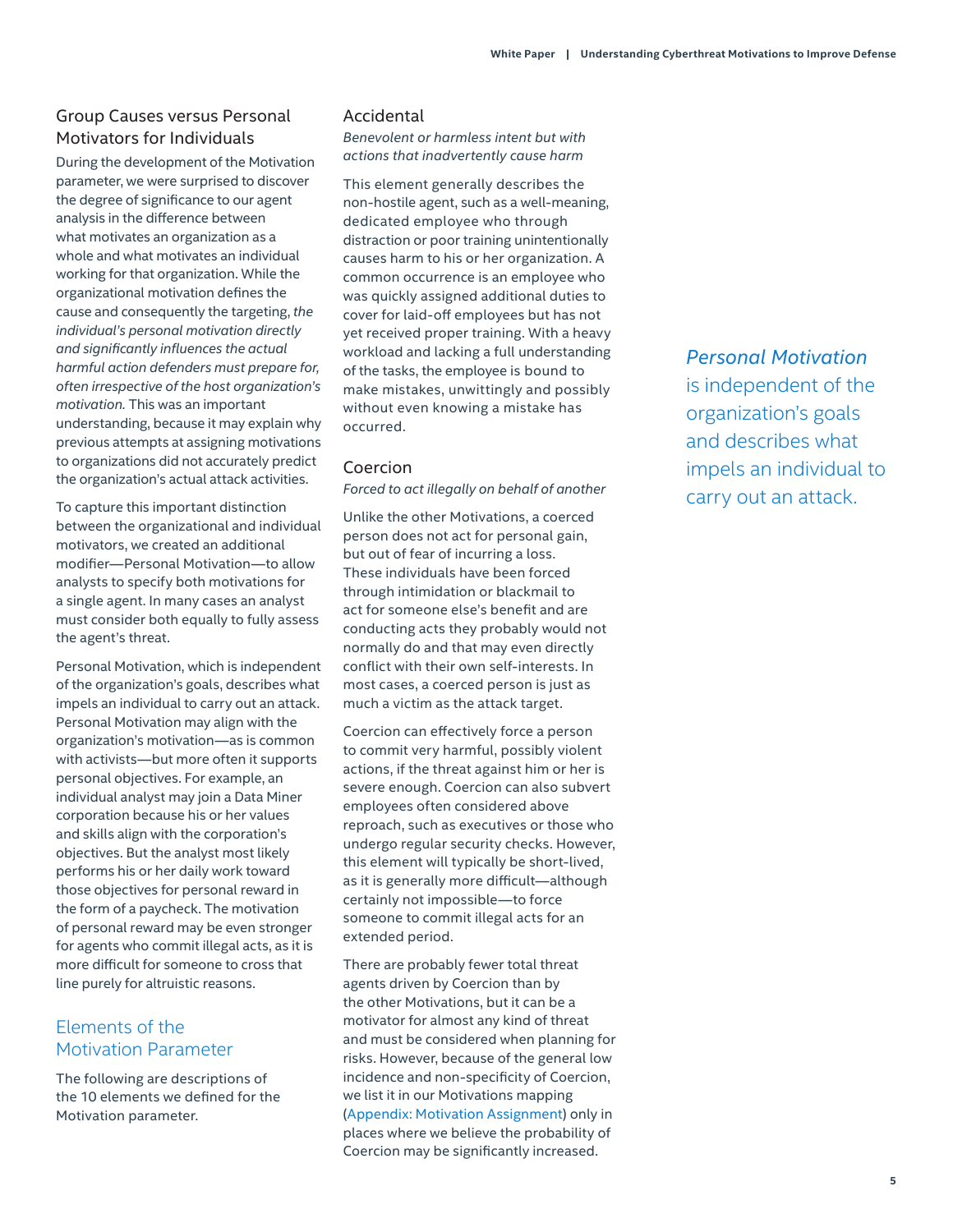#### <span id="page-5-0"></span>Disgruntlement

*A desire to avenge perceived wrongs through harm*

Most people go through stages of dissatisfaction with their employer or with a company they have done business with, but usually the situation resolves without illegal behavior. When the grievance (real or perceived) is severe and the situation escalates, a disgruntled person can seek revengeful and harmful retaliation. Unlike Ideology, Disgruntlement implies there is a history of some direct interaction with the target organization.

Disgruntled threat agents can include employees or former employees, all of whom may have extensive knowledge that the agents can leverage when conducting attacks. Often a Disgruntled individual acts alone but may join an organization, whether a competitor, group of similar individuals, or criminal organization, if the individual believes that doing so will enable him or her to better harm the source of his or her anger.

Predicting the actions of a disgruntled person or group is very difficult, because the action can take many forms including sabotage, violence, theft, fraud, or embarrassing individuals or the organization.[3](#page-8-2)

#### Dominance

#### *Attempting to assert superiority over another*

Dominance can take many forms at many scales, for example, physically intimidating a coworker, threatening to expose sensitive data of a corporation, or amassing an army along a border. But in all cases threat agents use whatever power they have to bully others into submission.

Threat agents seeking dominance may also steal information assets to create power and build toward a goal of dominance. Collection can include compromising items such as sensitive intellectual property, personal information, business data, product data, and information on operational aspects such as networks and supply chains. Access to these items allows an attacker to leverage them or their vulnerabilities during an attack. For example, to prepare for a cyberattack

during a future national conflict, a government spy may steal software bug reports from a network device manufacturer, which detail the device's vulnerabilities and enable cyberattacks.

Ideology and Dominance may both be present in some state-sponsored agents, but Dominance can occur with or without Ideology. Mobsters often act to establish dominance in extreme acts of bullying but not in support or in conjunction with some higher objective—that is, Ideology.

Vandalism and hacking are also included under Dominance, because cybervandals typically seek dominance over others through bullying. Other factors, such as Notoriety, may also be present to some degree in these agents, but Dominance is the primary motivator.

Vandalism and hacking are included under Dominance, because cybervandals typically seek dominance over others through bullying.

#### Ideology

*A passion to express a set of ideas, beliefs, and values that shapes and drives harmful acts*

Threat agents who act for ideological reasons are not usually motivated primarily by the desire for profit; they are acting on their own sense of morality, justice, or political loyalty. Ideological motivation can arise independent of any prior interaction with the target. For example, an activist group may sabotage a company's equipment because they believe the company is harming the environment even though they may have never actually used any of the company's products.

Because ideologies vary, so do the types of threat posed by individuals or organizations with this motivation. The threat may come in the form of a direct attack, such as sabotage, theft, or exposure of sensitive information. It may also happen indirectly, such as an employee who improperly uses company

computers to participate in a cyberattack against an organization the employee believes to be oppressive. If traced back, the attacked organization could launch a counterattack or bring legal action against the unsuspecting "attacking" company.

#### Notoriety

#### *Seeking to become well known for harmful activity*

Threat agents motivated by Notoriety are often seeking either personal validation or respect within a community. The actions used to achieve even unreasonable notoriety may be quite well reasoned and strategic. Similar to vandalism, the individual or group may seek to cause damage for its own sake, but staying covert is not a priority—quite the opposite, in fact. To garner the respect of their target audience, the actions that those seeking notoriety take are not tempered by a need for secrecy and therefore can be extreme in scope and damage.

#### Organizational Gain

*Seeking an advantage over a competitor's organization*

The prospect of increased profit or other gains through an unfairly obtained competitive advantage has always been a powerful incentive, and the temptation to cheat will always be too strong for some to resist. Through theft of information such as intellectual property, business processes, or supply chain agreements, a competitor bypasses the lengthy and expensive process of developing it themselves, accelerating its position in a market or capability. The inappropriate acquisition or misuse of information, even seemingly esoteric data such as employee demographics, could be used to gain a competitive edge.

Information theft is not the only option used to get ahead. A competitor could also choose sabotage, lawsuits, or other non-theft means to undermine a competing organization to gain an advantage.

Organizational Gain includes military objectives as well. A military organization can use stolen information to advance its own technology while also enabling careful study of their target's capabilities and vulnerabilities.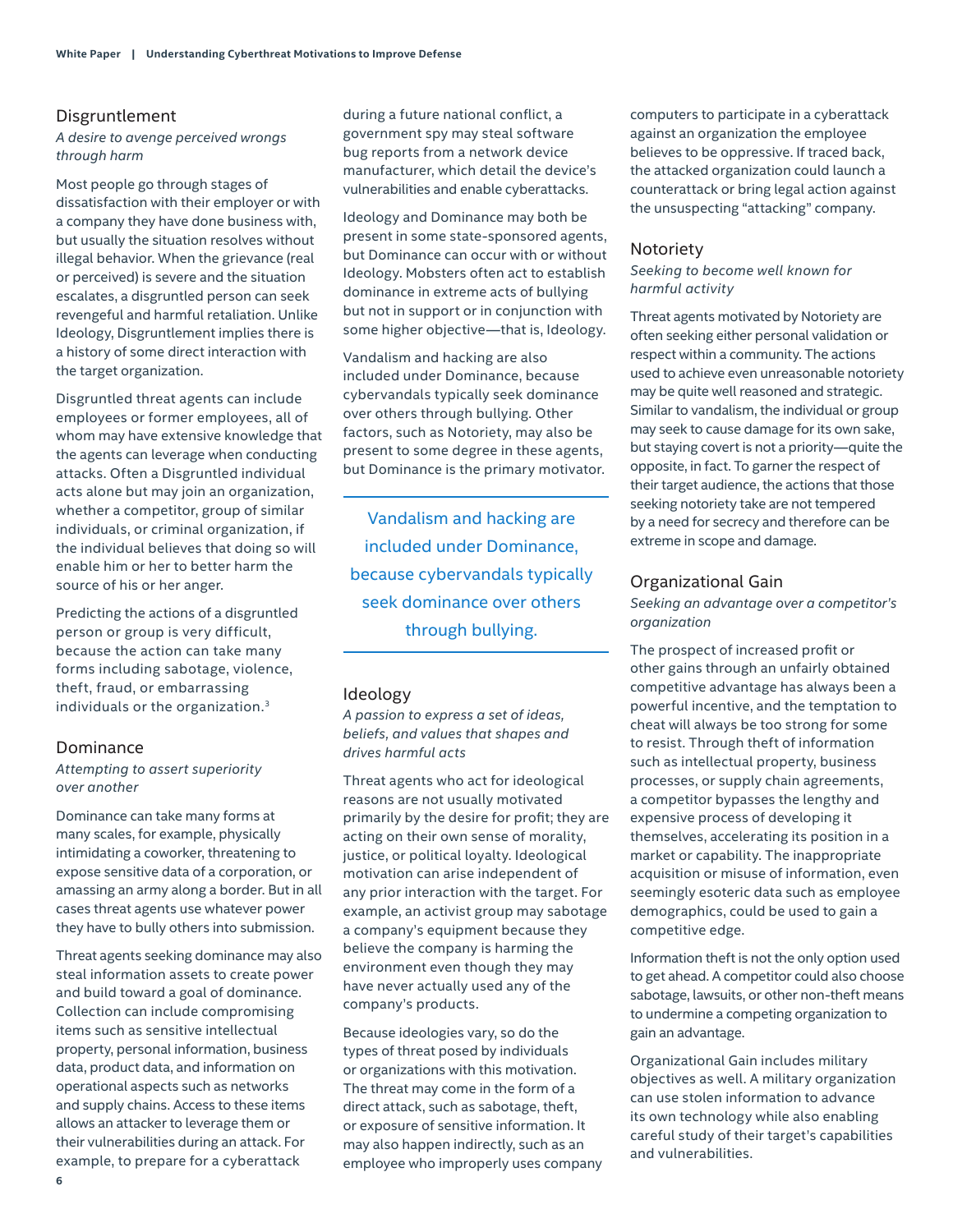<span id="page-6-0"></span>In some cases, individuals with similar objectives may work collaboratively to advance their own personal gain but do so under voluntary organizational rules, such as military mercenaries or hacktivist collectives. In these cases, the organization motivation reflects the individuals' motivation (see the Personal Motivation modifier in the [Group Causes versus Personal](#page-4-2)  Motivators for [Individuals](#page-4-2) section).

#### Personal Financial Gain *Improve one's own financial status*

A selfish desire for personal gain motivates many crimes. This element describes individuals who steal money in some way or conduct activities that will net them money, such as hacking in exchange for a paycheck. These individuals are most likely indifferent to the damage caused by their actions, but apart from stealing, usually do not go out of their way to harm their target.

This motivation is different from Organizational Gain in the timeliness of the threat. Usually, the individual stealing assets wants to make a quick profit by selling them, rather than invest the time and expertise needed to craft a package for sale like an organization might create. Financial fraud is a result of this motivation, as is physical theft of valuable items. Intellectual property theft for sale is also a result of this motivation, but in the special case of espionage, Ideology may also play a significant part in an individual's motivation (see the Co-motivation modifier in the [Assigning](#page-2-1)  [Motivations to Threat](#page-2-1) Agents section).

An individual threat agent may be seeking personal gain, but this does not mean that the agent always acts alone. Many criminal groups, organized or not, are often made up of individuals banded together solely to maximize their own personal profits.

In addition to greed, the need to steal can stem from other factors, such as pressing medical or addiction debts, poverty, coercion, disgruntlement, or mental impairment. These issues can easily lead an otherwise honest individual to commit illegal acts.

Personal Financial Gain can also apply to individuals working for an organizational threat agent, such as a Competitor or Mobster/Organized Crime. While the organization seeks an advantage for its collective goals, the individuals working for that organization may be driven by more personal reasons that may have little to do the organization's objectives. Often this personal motivation is simply the personal financial gain that results from supporting the organization, such as a paycheck or a cut of the spoils. (See the Personal Motivation modifier in the [Assigning](#page-2-1)  [Motivations to Threat](#page-2-1) Agents section).

#### Personal Satisfaction *Fulfilling an emotional self-interest*

Some people may cause harm when they act not to support a financial or ideological objective but to satisfy a strictly internal, personal interest. This personal interest can be expressed in many ways, such as intrusive curiosity or thrill seeking, like children who break into a building just for the excitement of going where they are not allowed. More harmful possibilities include a healthcare worker who inappropriately reads the medical records of celebrities to see what treatment they are receiving or a hacker who attacks a website primarily because he or she enjoys the lawlessness of the act. Most "crimes of passion"—those caused by love, anger, fear, and so on also fall under Personal Satisfaction.

Threat agents driven by Personal Satisfaction may incidentally receive some other gain from their actions, such as a profit, but their primary motivation is to gratify a personal, emotional need. This personal interest does not preclude people from banding together with other like-minded individuals toward a mutual, but not necessarily organizational, objective.

#### Unpredictable

*Acting without identifiable reason or purpose and creating unpredictable events*

It may seem that since Unpredictable represents the actions one cannot anticipate, there is no need to include it—everyone knows life has many surprises. However, explicitly recognizing the potential for unpredictability in an environment and comprehending it in planning is essential for effective risk management. We include Unpredictable here to enable and support the discipline of planning for the unexpected.

In its application as a threat agent Motivation, Unpredictable is not a miscellaneous or default category. It does not include acts such as a sudden DDOS attack on a company website or a new type of email phishing campaign. Those events may have occurred unexpectedly and the methods may have been novel, but a reasonable person could easily anticipate those kinds of events would occur at some point. In this taxonomy, Unpredictable means a truly random and likely bizarre event, which seems to have no logical purpose to the victims.

In many cases Unpredictable acts will be the actions of a mentally disturbed person, such as the near-assassination of U.S. President Ronald Regan in 1981 by a man who acted not for political reasons but because he believed his act would attract the love of a movie actress he had never met. Unpredictable acts can also come from competent agents with a new or unanticipated purpose. For example, in 2012 a small anarchist group began shooting at scientists employed at various nanotech companies. (Several people were injured but no one was killed.) The anarchists targeted them because they believed the scientists were working on implantable microcircuits that governments could use to monitor the thoughts of its citizens.

For our purposes, it is not the anarchists' misguided conclusions that make them Unpredictable in an analysis, but in acting so violently against a target no one expected. To them, their conclusions were perfectly rational and their actions reasonable for the situation. To the security managers of those companies—who probably had anticipated and prepared for physical threats to the CEO and other corporate officers—the extreme ambush attacks on presumably lesser targets were not practically foreseeable and so would fall into the Unpredictable motivation.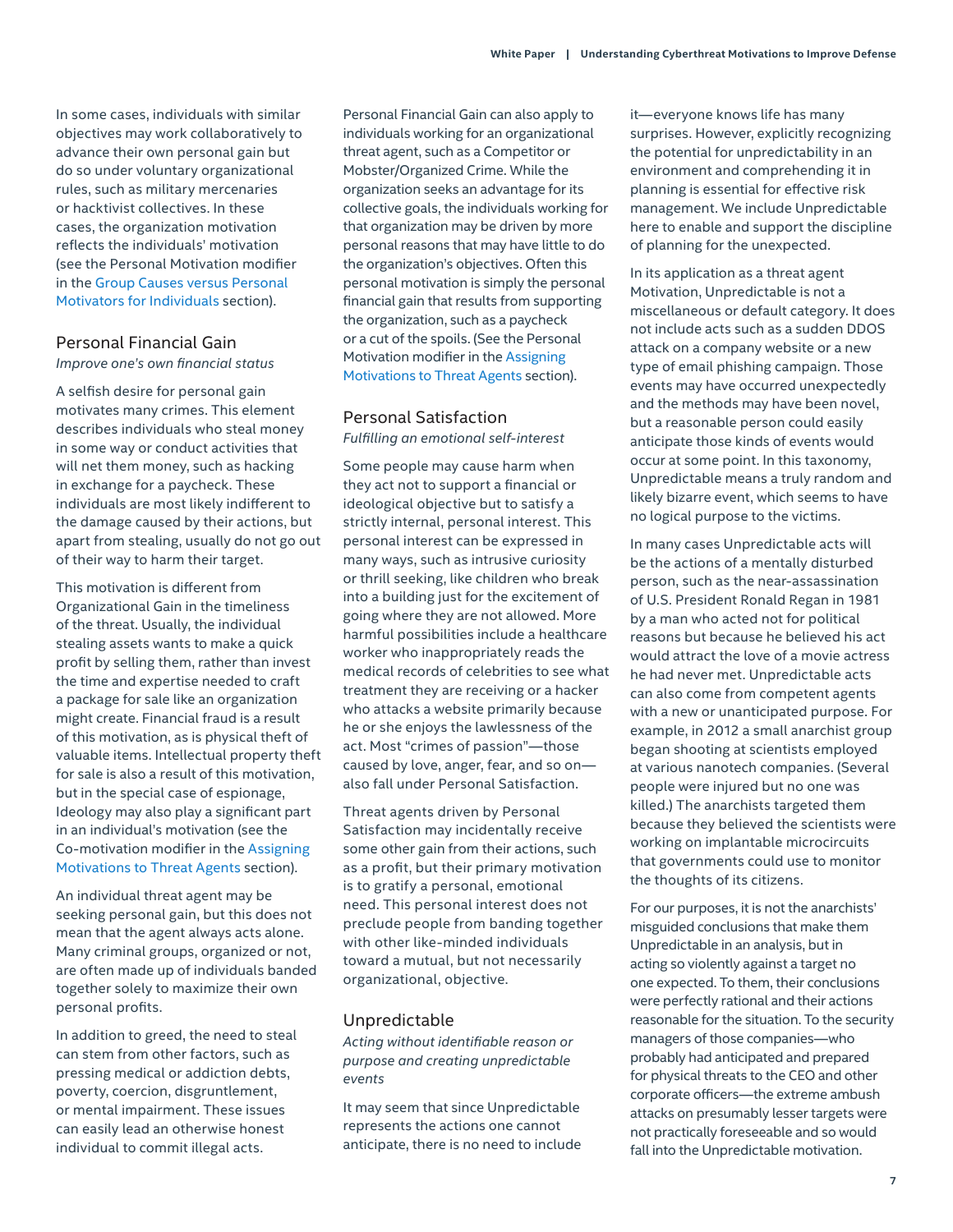# <span id="page-7-1"></span><span id="page-7-0"></span>Appendix: Motivation Assignment

# **MOTIVATIONS OF THE REFERENCE LIBRARY OF THREAT AGENTS[4](#page-8-0)**

| <b>REFERENCE</b><br><b>AGENT LABEL</b>       | <b>DEFINING</b><br><b>MOTIVATION</b> | <b>CO-MOTIVATION</b>    | <b>SUBORDINATE</b><br><b>MOTIVATION(S)</b>             | <b>BINDING</b><br><b>MOTIVATION</b> | <b>PERSONAL</b><br><b>MOTIVATION</b>                               |
|----------------------------------------------|--------------------------------------|-------------------------|--------------------------------------------------------|-------------------------------------|--------------------------------------------------------------------|
| <b>Civil Activist</b>                        | • Ideology                           |                         | • Organizational Gain                                  | · Ideology                          | • Ideology                                                         |
| <b>Radical Activist</b>                      | • Ideology                           |                         | • Dominance<br>• Organizational Gain                   | • Ideology                          | • Ideology                                                         |
| Anarchist                                    | · Ideology                           | • Unpredictable         |                                                        | · Ideology                          | · Ideology                                                         |
| <b>Competitor</b>                            | • Organizational Gain                |                         |                                                        | • Organizational Gain               | • Personal Financial Gain                                          |
| <b>Corrupt Government</b><br><b>Official</b> | • Personal Financial Gain            |                         |                                                        |                                     | • Personal Financial Gain                                          |
| Cybervandal                                  | • Dominance                          |                         | • Personal Satisfaction                                | • Dominance                         | • Dominance                                                        |
| <b>Data Miner</b>                            | • Organizational Gain                |                         |                                                        | • Organizational Gain               | • Personal Financial Gain                                          |
| <b>Disgruntled</b><br>Employee               | • Disgruntlement                     | • Personal Satisfaction | • Dominance<br>• Ideology<br>• Personal Financial Gain |                                     | • Disgruntlement                                                   |
| <b>Government</b><br>Cyberwarrior            | • Dominance                          |                         |                                                        | • Dominance                         | · Ideology<br>• Personal Financial Gain<br>• Personal Satisfaction |
| <b>Government Spy</b>                        | · Ideology                           |                         |                                                        | · Ideology                          | · Ideology<br>• Personal Financial Gain<br>• Personal Satisfaction |
| <b>Internal Spy</b>                          | • Personal Financial Gain • Ideology |                         |                                                        | • Personal Financial Gain           | • Coercion<br>• Ideology<br>• Personal Financial Gain              |
| <b>Irrational Individual</b>                 | • Unpredictable                      |                         |                                                        |                                     |                                                                    |
| <b>Legal Adversary</b>                       | • Dominance                          |                         |                                                        | • Dominance                         | • Personal Financial Gain<br>• Notoriety                           |
| <b>Mobster</b>                               | • Organizational Gain                | • Dominance             |                                                        | • Organizational Gain               | • Personal Financial Gain<br>• Coercion                            |
| <b>Sensationalist</b>                        | • Notoriety                          |                         |                                                        | • Notoriety                         |                                                                    |
| <b>Terrorist</b>                             | · Ideology                           | • Disgruntlement        | • Dominance<br>• Organizational Gain                   | • Ideology                          | · Ideology                                                         |
| <b>Thief</b>                                 | • Personal Financial Gain            |                         |                                                        | • Personal Financial Gain           | • Personal Financial Gain<br>• Personal Satisfaction               |
| <b>Vendor</b>                                | • Organizational Gain                |                         |                                                        | • Organizational Gain               | • Personal Financial Gain                                          |